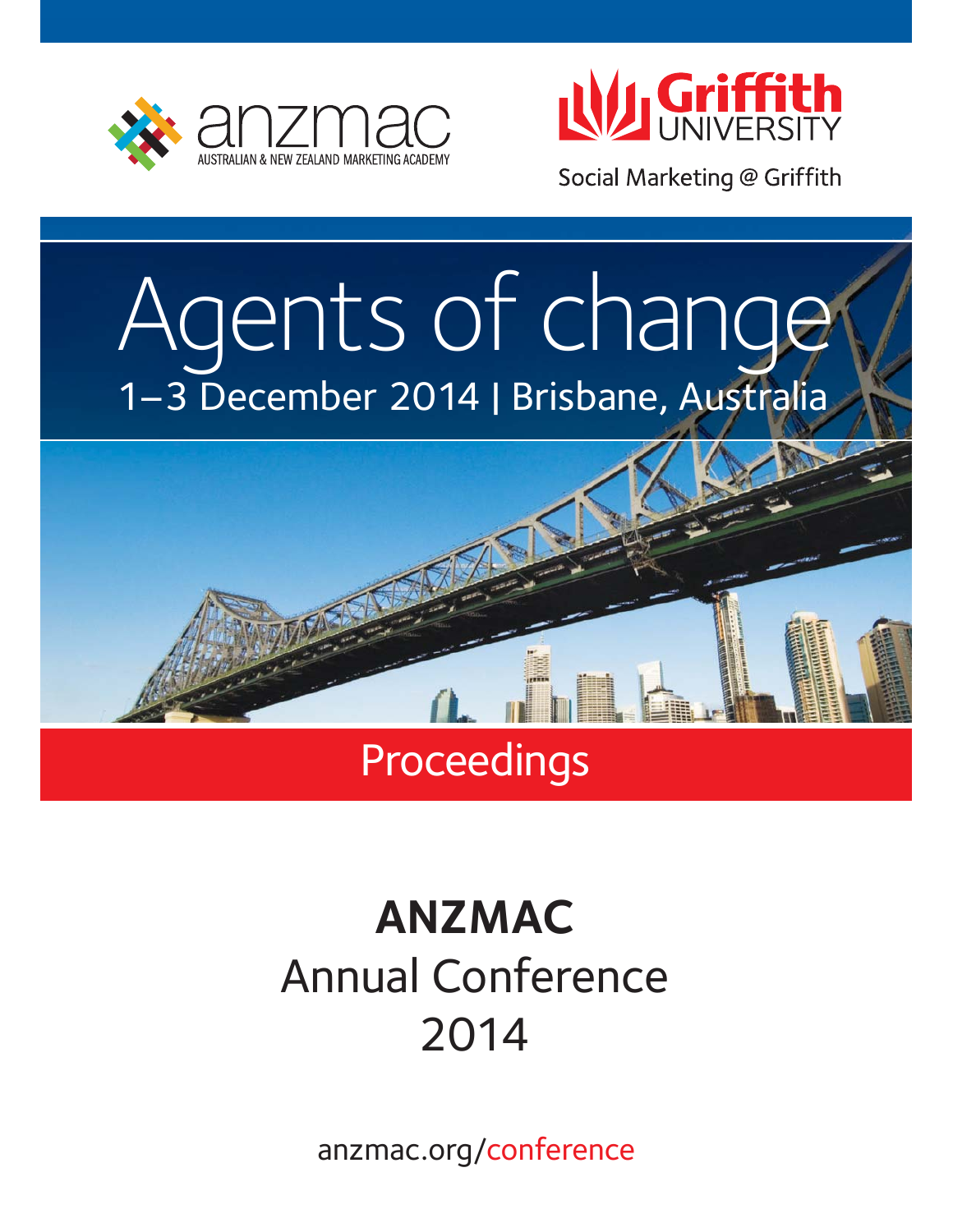**Published by:**  ANZMAC c/o Social Marketing @ Griffith Griffith Business School Griffith University 170 Kessels Road, Nathan Brisbane, QLD 4111

**Telephone:** +61 (07) 373 56446 **Facsimile:** +61 (07) 373 57126 **Email:** s.rundle-thiele@griffith.edu.au

**2014 ANZMAC Conference Editors:** Sharyn Rundle-Thiele, Krzysztof Kubacki and Denni Arli

#### **© 1 - 3 December 2014**

All rights reserved. No part of this publication may be reproduced, stored in a retrieval system or transmitted in any form or by any means, electronic or mechanical, photocopying, recording or otherwise without the prior permission of the copyright owner. Copyright rests with the authors.

**ISBN:** 1447-3275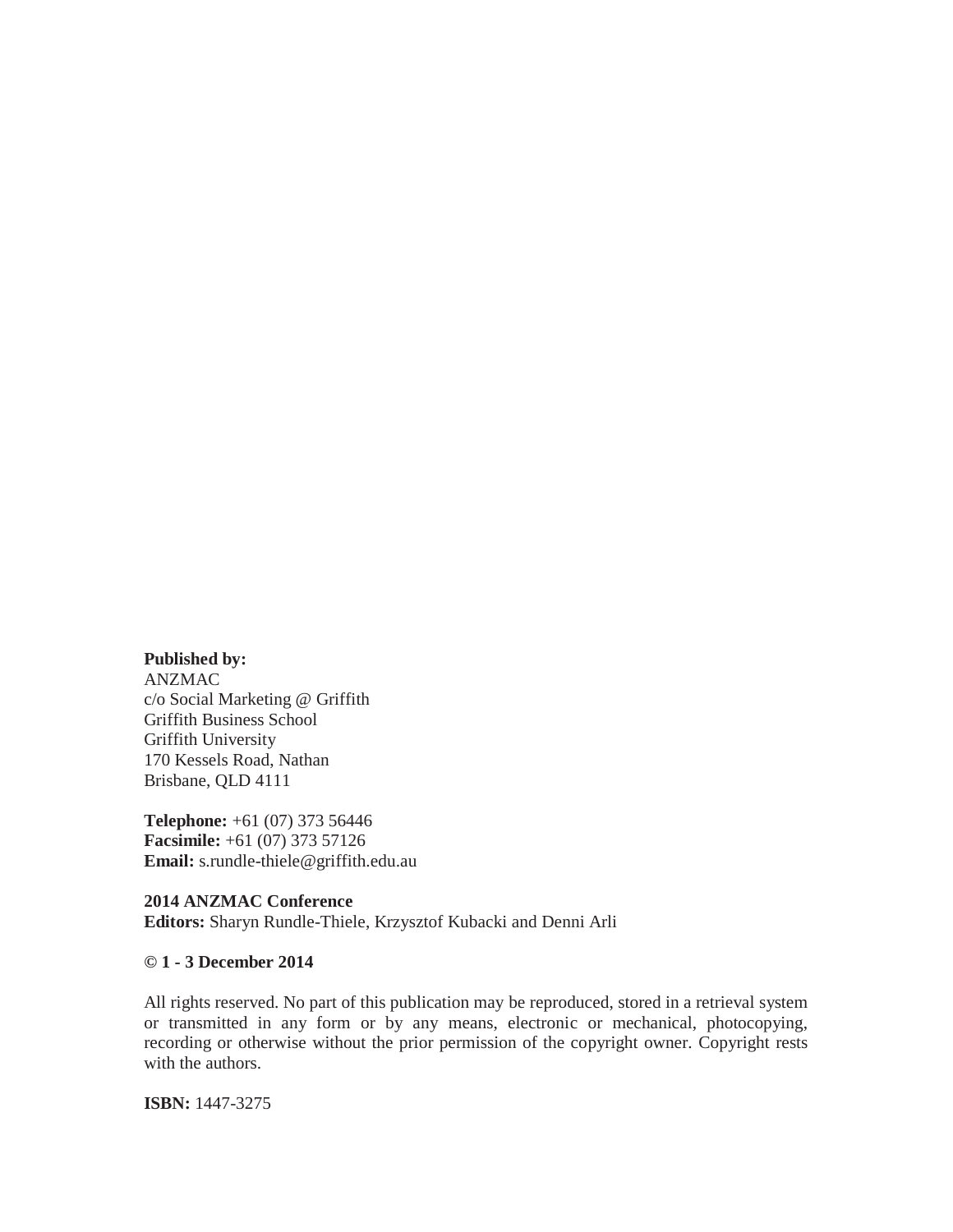### Table of contents

| Welcome from the Conference Co-Chairs<br>3                |      |  |  |
|-----------------------------------------------------------|------|--|--|
| <b>Track Chairs</b>                                       |      |  |  |
| Keynote Speaker                                           | 9    |  |  |
| ANZMAC 2014 Conference Program Outline<br>10 <sup>°</sup> |      |  |  |
| Doctoral Colloquium Program<br>13                         |      |  |  |
| ANZMAC 2014 Proceedings                                   | 22   |  |  |
| Marketing Communications - Full Papers                    | 22   |  |  |
| Marketing Communications - Abstracts                      | 60   |  |  |
| Brands and Brand Management - Full Papers                 | 74   |  |  |
| Brands and Brand Management - Abstracts                   | 182  |  |  |
| Consumer Behaviour - Full Papers                          | 195  |  |  |
| Consumer Behaviour - Abstracts                            | 469  |  |  |
| Social Marketing - Full Papers                            |      |  |  |
| Social Marketing - Abstracts                              | 619  |  |  |
| Marketing Education - Full Papers                         | 646  |  |  |
| Marketing Education - Abstracts                           |      |  |  |
| Market Research - Full Papers                             | 728  |  |  |
| Market Research - Abstracts                               |      |  |  |
| Retailing and Sales - Full Papers                         | 801  |  |  |
| Retailing and Sales- Abstracts                            | 844  |  |  |
| International Marketing - Full Papers                     | 849  |  |  |
| International Marketing - Abstracts                       | 895  |  |  |
| Service Marketing - Full Papers                           | 903  |  |  |
| Service Marketing - Abstracts                             | 1022 |  |  |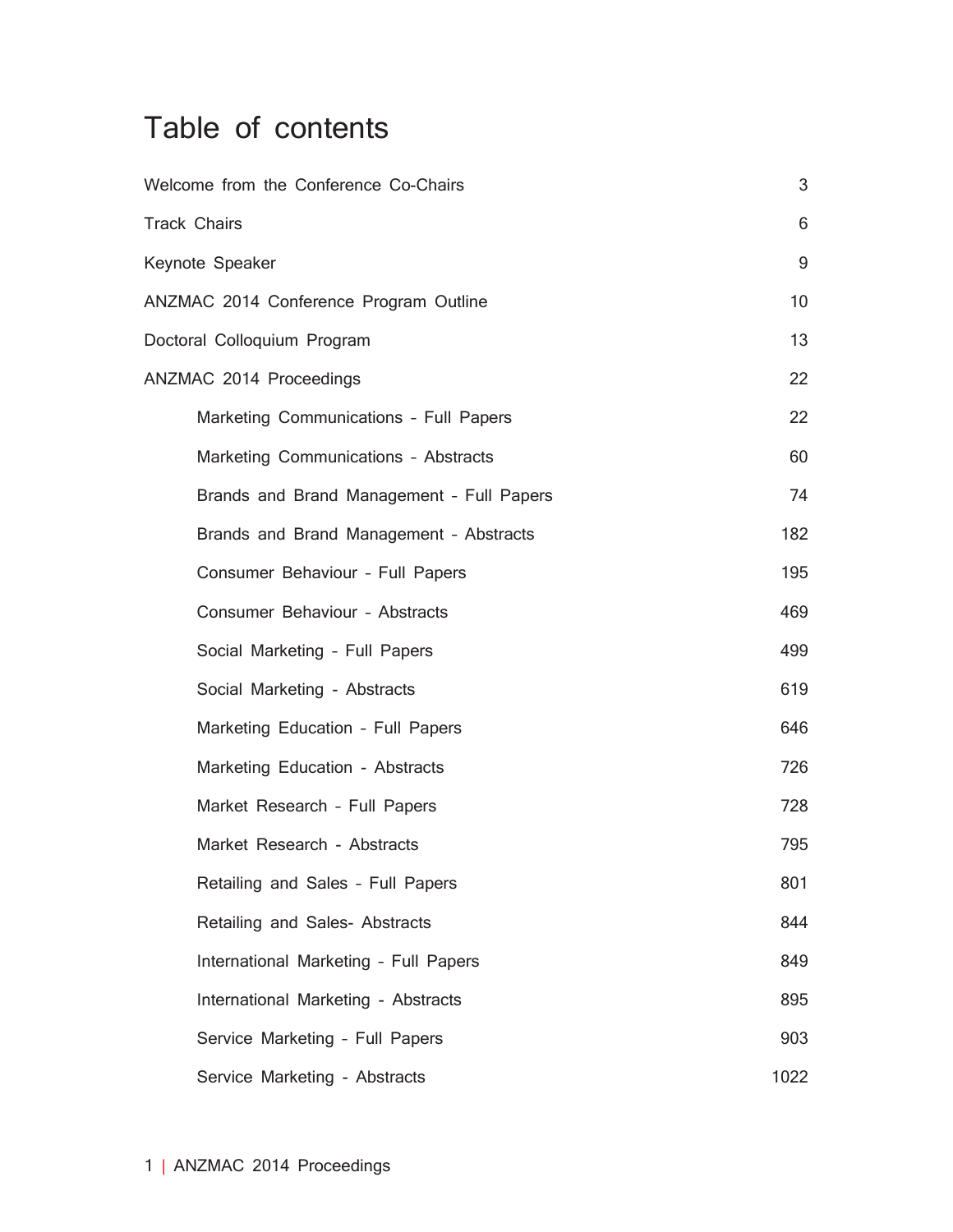| Distribution - Full Papers                       | 1055 |
|--------------------------------------------------|------|
| Distribution - Abstracts                         | 1071 |
| Digital Marketing and Social Media - Full Papers | 1077 |
| Digital Marketing and Social Media - Abstracts   | 1204 |
| Industrial Marketing - Full Papers               | 1217 |
| Industrial Marketing - Abstracts                 | 1300 |
| Sustainable Marketing - Full Papers              | 1308 |
| Sustainable Marketing - Abstracts                | 1340 |
| Consumer Culture Theory - Full Papers            | 1346 |
| Consumer Culture Theory - Abstracts              | 1369 |
| Food Marketing - Full Papers                     | 1381 |
| Food Marketing - Abstracts                       | 1453 |
| Poster Submissions                               | 1460 |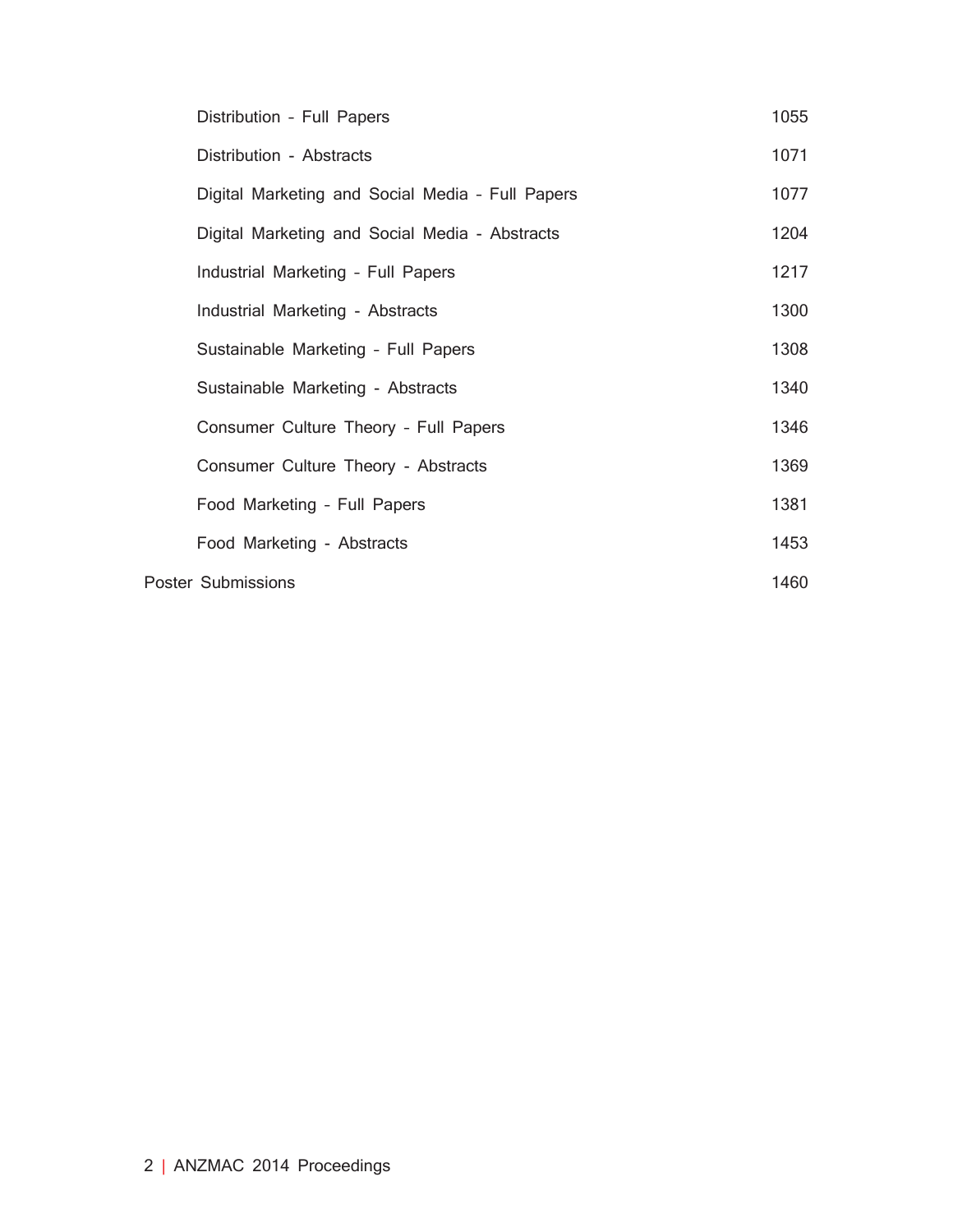#### **A Social Entrepreneurial Effort to Ameliorate Food Insecurity: Obstacles and Opportunities Discovered**

*Valerie Manna\*, Lincoln University, Valerie.Manna@lincoln.ac.nz Rachel Grout, Rachg, Lincoln University, @leestonnewlife.co.nz Stuart Charters, Lincoln University, Stuart.Charters@lincoln.ac.nz* 

#### **Abstract**

**This paper describes the first level of a social entrepreneurial effort to enable supermarkets to donate surplus goods to food banks via an online Donations Management System (DMS). Interviews were conducted with seven supermarkets to explore their current practices. Results suggest that the established practices of supermarkets are sufficient in waste management and donation management and, as such, a DMS is not appropriate for that target.** 

**By highlighting an approach that was not viable, results informed a further study of food banks to explore their needs, resulting in an opportunity to provide coordination services for inter-food bank supply being identified. The key conclusion of this current study is that food banks are in a better position to find innovative ways to manage their supply by working within their horizontal rather than their vertical network.** 

*Keywords: social enterprise, food security, food banks Track: Social Marketing* 

#### **1. Background:**

Supermarkets exist to create a profit through repeated sales of food products. In this process, they generate an amount of edible food waste. Food banks exist as a welfare back-up, providing food to people in need. The purpose of this current research is to examine how behaviors associated with food being donated from supermarkets to food banks could potentially be shaped by both parties contributing to the design of a Donations Management System (DMS). The product design link between supermarkets and food banks was facilitated by a university-based social entrepreneurial effort. Thus, this work relies on social marketing (regarding shaping behaviors) and social enterprise (in the development of a technology designed with the purpose of serving a social need). The underlying premise was that by involving both target markets (donors and recipients), a product could be co-created in such a way to facilitate efficient donation-related behaviors and, thus, deliver greater societal value.

Food security is the availability and access to nutritional and culturally acceptable food through constant, non-emergency sources (Allen, 1999; Gera, 2004; Riches, 1999, 2002; WHO, 2011). Food banks act within an often fragmented network of players, each with a role in ameliorating food insecurity. They largely operate without government support and rely on donations made, in cash or kind, to provide food parcels to food insecure citizens. The Christchurch Earthquakes of 2010 and 2011 placed particular strains on food bank stock; increased demand is both on-going and geographically shifted due to the residential displacement which has accompanied the repair and rebuilding of homes. Thus problems with both availability and access have heightened the social need and, accordingly, have provided the impetus to design a Donations Management System (DMS) that allows for the efficient distribution of food from those who have supply to those who have need.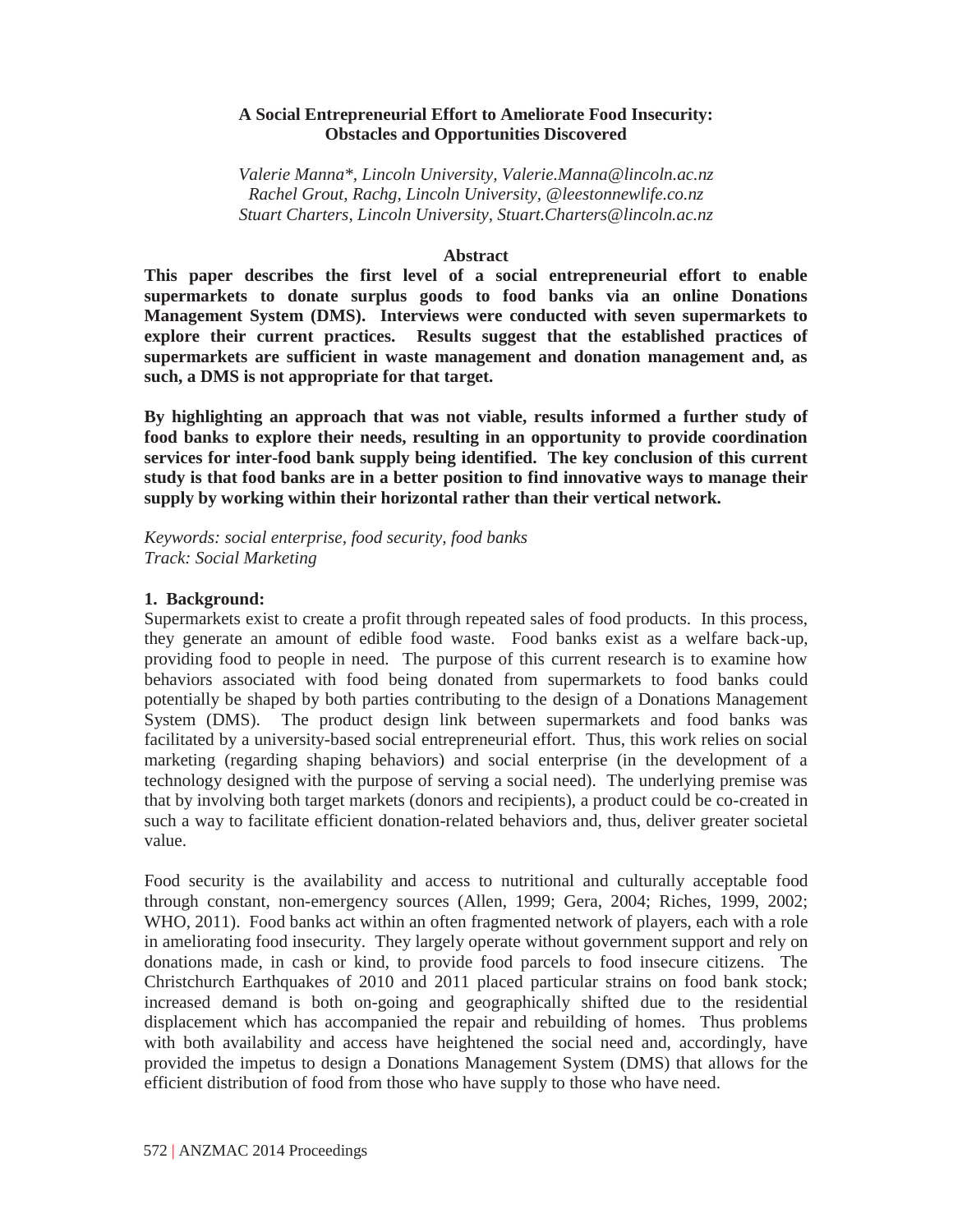This study identifies opportunities and obstacles in relation to modifying behaviors associated with food being donated from supermarkets to food banks. The current article reports the needs and concerns of supermarkets (the first phase of the overall study).

#### **2. Literature Review:**

The primary objective of a supermarket is to create wealth via repeated exchange transactions with consumers (Dixon, 1999). Operational practices lead to a certain amount of goods being surplus to an ability to generate profit (Alexander & Smaje, 2008; Tarasuk & Eakin, 2005). There are many reasons for classifying a good as surplus, including near-to-expiry dates, damaged packaging or ordering error (Tarasuk & Eakin, 2005). The challenge is in determining the method of disposal which provides the organization with the greatest economic advantages, while at the same time not hurting the organization's image.

Food banks exist as a welfare back-up, to provide redistributed food to the food insecure within the community (Riches, 1999, 2002). The New Zealand Network against Food Poverty last estimated the number of NZ food banks to be 365 (McPherson, 2006) with core users being those who struggle with financial access to food; such as beneficiaries, the unemployed, or those on low-incomes. While some food banks operate under a large nonprofit organizational body (for example, The Salvation Army), networking between food banks, and between supermarkets and independent food banks, is often ad hoc. While uncertainty in resource availability could pull formally affiliated groups together to strengthen their collective chance at survival, competition amongst not-for-profits (Weerawardena and Mort, 2006) could leave independent organizations more vulnerable to resource fluctuations. Resulting from the lack of any united organization or control, there is a lack of unifying protocols which qualify individuals to receive a food parcel, as well as inequalities in food banks receiving supply to redistribute (Riches, 1999, 2002). This can result in some food banks having excess resources, while others are unable to cope with demand. One approach to counter variability in resource availability might be in finding a way to pull unaffiliated food banks together with supermarkets under the umbrella goal of reducing a social problem that no one group could solve on its own.

Social marketing provides a basis from which solutions to the problem of food insecurity due to the uneven distribution of donated food might be conceptualized. We rely on Andreasen's (1994) definition of social marketing as: "... the adaptation of commercial marketing technologies to programs designed to influence the voluntary behavior of target audiences to improve their personal welfare and that of the society of which they are a part  $(p. 110)$ ". As it stands, most supermarkets already have a process for dealing with their surplus goods and food banks have access to some level of supply. The challenge is in finding a way to make exchange processes between these two groups better. Required behavioral changes could be supported via technology but, before a technological solution can be built, more needs to be known about current donations-related behaviors, and what the motivations and obstacles might be towards changing these behaviors. This formative research step is aligned with Andreasen's (2002) benchmarks for social marketing programs. Viewed through the lens of social marketing, supermarkets and food banks are target markets for a social enterprisebacked effort to introduce a web-based application that allows donations to be managed efficiently. For this technology to actually improve the current situation, it has to be used. For it to be used, designers must first have a broad understanding of what would motivate or prevent the targets to adopt a change in the ways they are currently servicing their needs. The product in terms of behavioral change is getting the right type and amount of food into the right communities at the right time. The DMS application itself could potentially facilitate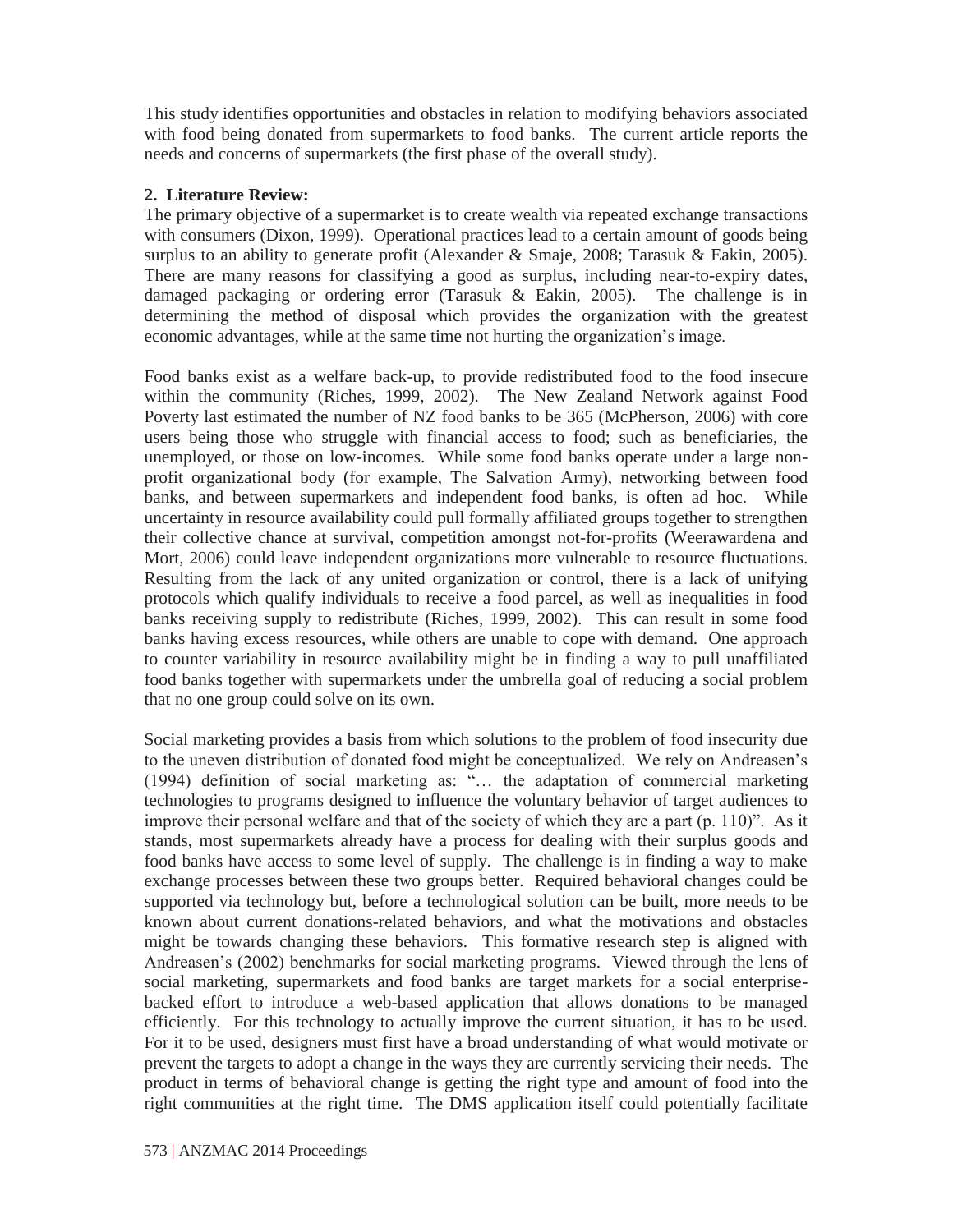convenient and easy exchanges between the target markets (gives the targets a "place" for the new behaviors to take place).

The proposed DMS directs the limited, existing resources into a social development opportunity, thus putting the effort into the area of social entrepreneurship (Kraus, et. al., 2014) as well as social marketing. Social entrepreneurship relies on the entrepreneur becoming aware of not only an underserved social need, but also on the creative ability to direct business innovations and processes into serving this need. The underlying mission of this form of entrepreneurship is not financial gain, but the fulfilment of social development and furthering the position of others in the community (Dees, 1998). This differs from the view of other authors who maintain that it is only when profit is earned that such activities can be classified as "entrepreneurial," otherwise these efforts would be more appropriated termed as social service provision or social activism (Cukier, et. al., 2011).

Shaw (2004) has categorized social entrepreneurship along four dimensions:

| Opportunity recognition |  | An unmet, local social need is identified                        |
|-------------------------|--|------------------------------------------------------------------|
| Entrepreneurial effort  |  | A common vision and leadership drives the social initiative      |
| Entrepreneurial         |  | Initiatives are open to suggestions and creative in how those    |
| organizational culture  |  | suggestions are embodied in design decisions made                |
| <b>Networks</b>         |  | and Local networks are used to identify social needs and provide |
| networking              |  | the contacts needed to obtain resources which could meet those   |
|                         |  | needs                                                            |

A university-based software applications design team fit Drucker's (1985) concept of entrepreneurs as those who look for opportunities; in this case, opportunities to initiate social innovation and change. As food banks themselves are constrained by their social mission and financial resources, it would be unlikely that they could pursue a technologically-based networking solution without the support of a social entrepreneurship effort.

This design team built a prototype DMS platform product around four social goals:

- $\bullet$  Reducing chronic hunger and food waste through the redistribution of surplus goods;
- Reducing the amount of food being wasted;
- Strengthening the capacity to reduce hunger and provide for those in need;
- Providing access to quality food (Hou et al., 2011).

The opportunity to ameliorate the problem of food insecurity was thus recognized and acted upon by the design team. Without the buy-in and cooperation of both identified targets, it was feared that the proposed product would fail. Therefore, the plan was for the product design effort to ensure that, by helping further the aims of one target, the other would not be disadvantaged. Understanding the individual targets' needs set the basis for them to be integrated in a way that would pose the greatest likelihood for the objectives to be achieved.

#### **3. Method**

Stage one of this research was comprised of interviews with managers from Christchurch supermarkets. Of the 29 supermarkets in Christchurch, 23 were contacted for participation and seven agreed to an interview. The sample comprised a mix of urban, rural, and mall outlets with representation from four supermarket brands. All interviews were conducted between the 27th of February and the 3rd of March, 2012. Each interview was recorded using the iProRecorder on an Apple iPod Touch.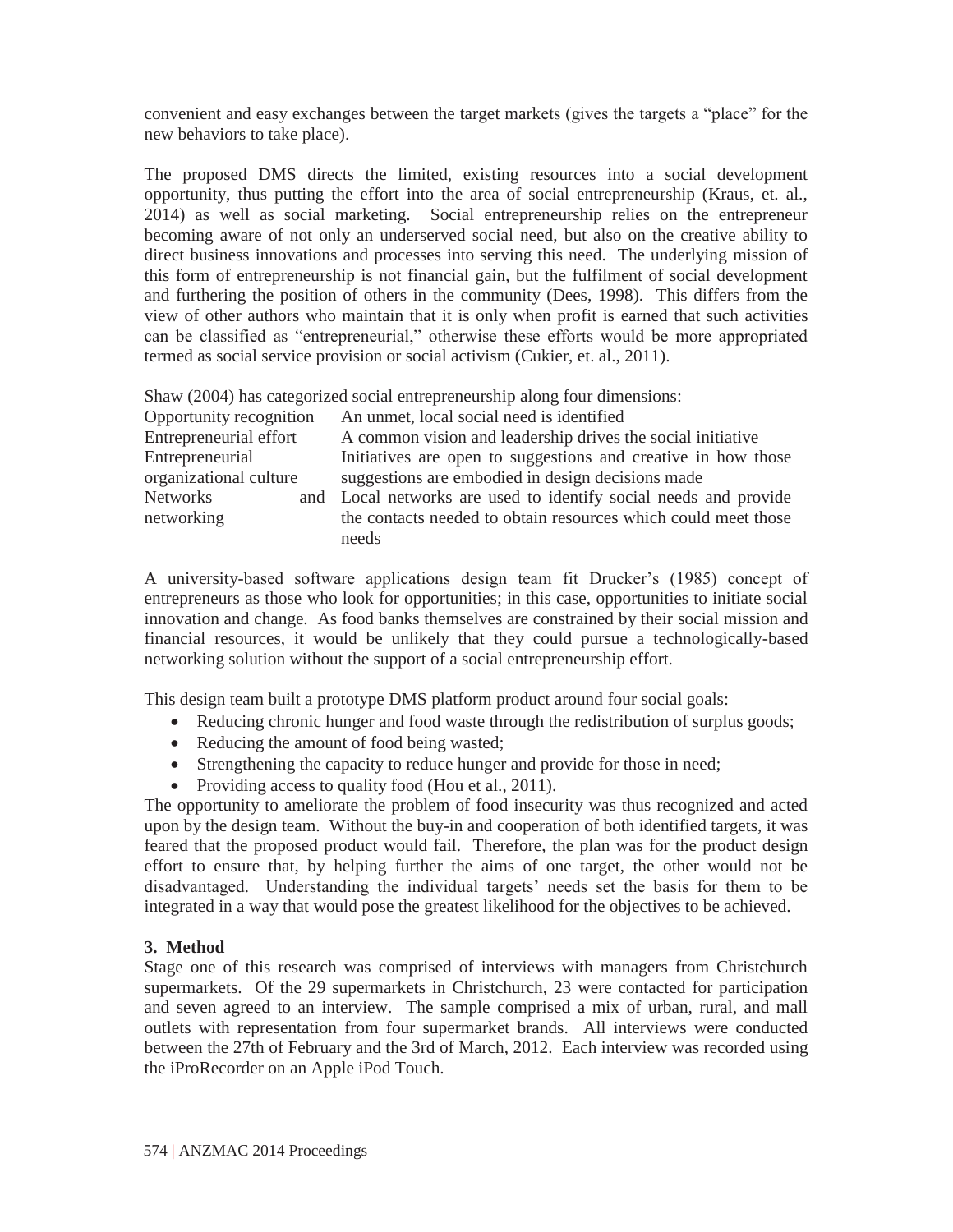An interview script was developed based upon a literature review and the desire to understand each organization's needs in consideration of a DMS. The qualitative nature of the research sought to discover insights not previously thought of by allowing for digression within the interview. Research questions explored the nature of disposal/supply problems encountered, how they are being solved currently and how a new system could potentially meet these needs in a better/more efficient manner. Questions of this nature align closely Interpretative Phenomenology Analysis (IPA). IPA focuses on personal meaning and sense-making in a particular context for people who share a particular experience (Smith et al., 2009). After all transcripts were analyzed as individual responses, the combined transcripts were used to discover themes which were then grouped together and named, taking into account variations in speech and comment.

The prototype DMS software that the supermarket managers were asked to comment and make suggestions on was developed around five key features (Hou et al., 2011):

1. Provide a platform by which supermarket managers can upload donations onto the DMS, to be viewed and accepted by local food banks.

2. Allow dual communication, whereby food banks can request certain items from members of their vertical supply network (where shortages exist). This feature mitigates the food bank's need to purchase food from supermarkets or food wholesalers for redistribution, thus decreasing their costs.

3. Allow food banks to submit donations of excess goods onto the system. This feature reduces potential waste within food bank supply, given that storage room for inventory might be limited.

These first three features follow network design precepts to not be too structured but, instead, be interactive and flexible to individually defined needs, resources, and expertise. The base design allows for targets to work in a proactive, passive, or reactive manner depending on the situation for interaction and also allows for time-scales to vary from frequent to occasional interaction (Gilmore and Carson, 1999).

4. Enable supermarkets, over time, to select their 'preferred destination' once the relationship has been built. This feature rewards food banks who manage the relationship as agreed upon, potentially mitigating the sometimes unreliable impressions that food banks may make due to volunteer staffing issues (Riches, 1999). 5. In time and after consultation with the parent company of the supermarket, it was envisioned that the software would be developed to be able to be compatible with the inventory management system. This would allow the system to automatically 'check' which items are nearing the expiry date, and upload these onto the DMS software. By decreasing level of human interaction involved, time (a cost) is saved and system efficiency is promoted.

After explaining the basic DMS concept to the respondents, the first set of interview questions explored whether the application was viewed as practical in the context of current business operations, systems, technology and needs. The respondent was then asked to describe their role in making decisions about technology, with the goal of qualifying comments about how important certain product features would be. Perceptions about central benefits and barriers with regards to the adoption and implementation of a DMS were then explored. The next group of questions sought to uncover the form of the product, which features were thought to be necessary, and how the system should operate. Maintenance-themed questions followed with the goal of understanding failures which can take place, both in technology and the system of receiving donated goods. The purpose of the final questions was to assess the resilience of each organization in terms of how system outages could be tolerated without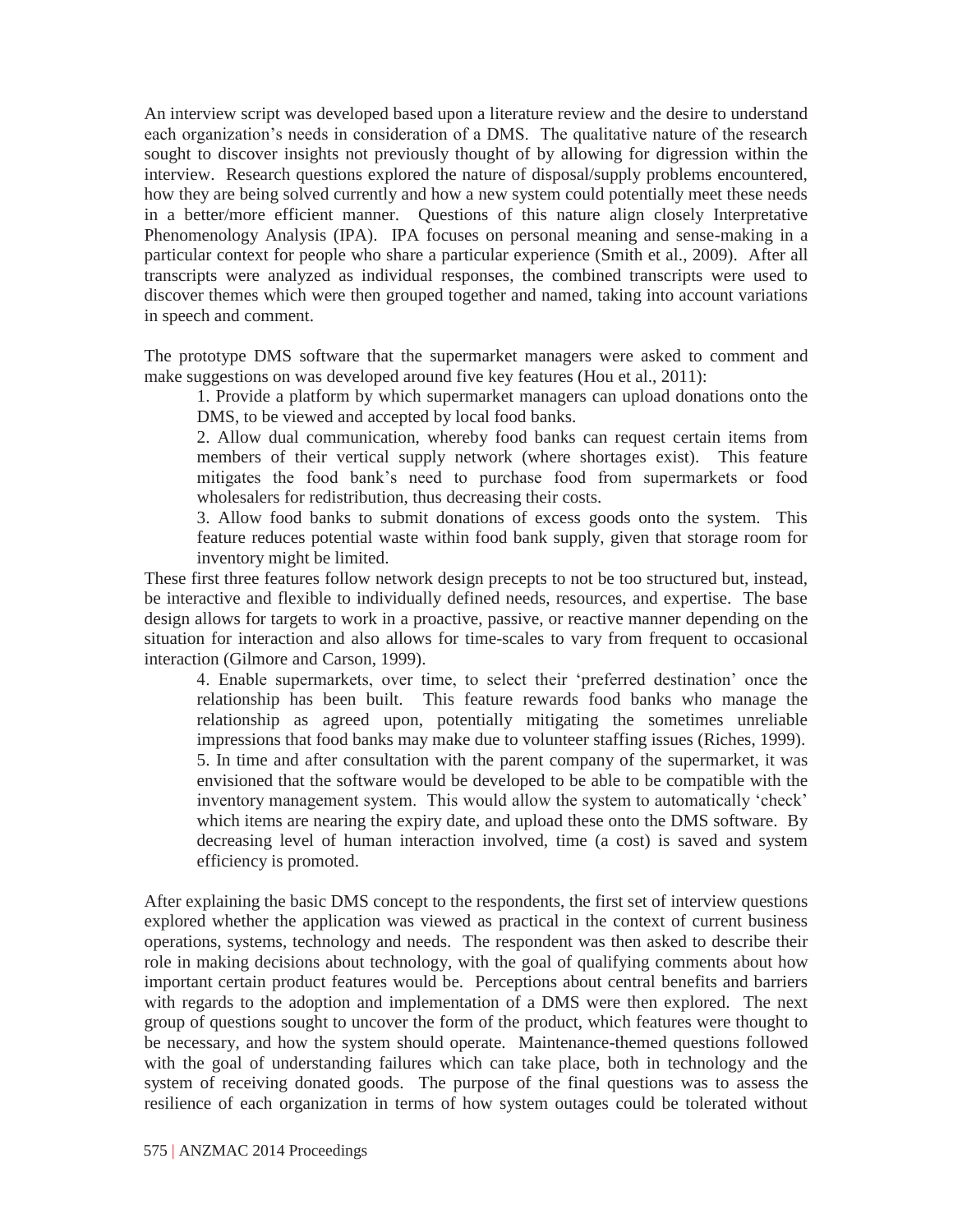impairing their desire to use the system. Given they would have had a resource investment in product adoption (time, information and synthesis with current systems) there will be some degree of resistance to avoid wasting committed resources. Overall, data were expertise and experientially-based, covering issues which have arisen in the past, may arise, or fears that respondents may have about how things can go wrong.

#### **4. Results**

Each of the supermarkets participating in this research have relationships with food banks imposed via their head offices. These corporate protocols specify which food banks to work with, but not at what capacity. Some outlets only use the customer bins (in which customers have donated purchased food at the supermarket) and some outlets add to this with goods which are able to be distributed (such as dented cans or label damaged stock).

Brand One is not allowed to donate items due to their Food Safety Programme (FSP):

The waste is either out of date product or damaged products (compromised packaging), therefore because of our (franchises) food safety programme; what we can't sell gets thrown out because we can't guarantee the safety aspect of things. So we basically throw those at a cost or we reduce to clear what we can (*if the product is still good to eat or use*). Once the product is no good, out of date, we don't sell it - it goes down as waste and that is just a cost to the company.

Thus, for security and health reasons, no donations can be made to food banks of products which are not in a saleable condition. This was confirmed by other supermarkets in the chain which were contacted. Uploading donations solely coming from customer bins would pose a high cost/benefit for the store and would not serve the established objectives. A DMS as proposed is therefore not appropriate for Brand One.

Brand Two has software in place which gives an electronic printout of all the products within the store expiring within the next two weeks, and effectively removes the prevalence of surplus goods within their stores.

As the goods come in (when they are scanned in to become live items) they have their (expiry) dates noted beside them. The system will automatically warn the manager when they are close to the date to be reduced and sold, and each manager gets a daily print-out... We tell the system how many items we have of one particular product, how many will actually fit on the shelf and when we want them to send us a box. With this new auto stocker system everything that comes in our back door pretty much goes out straight into the shop.

They have minimal inventory storing only on-sale items; overall, a just-in-time supply philosophy. Goods declared as waste are primarily in an inedible condition. A DMS as proposed is therefore not appropriate for Brand Two.

Brand Three has the ability to implement technology of their choice.

We are working with software and we can choose to use things or not. It can be better if the whole group is using it and get everyone into it, but we can still choose things we want or not. We have a stock loss figure and we scan stock and take our losses.

The cost of purchasing and implementing software falls to the individual store rather than being brand-wide, and this directly impacts their choice of technologies. Thus, for financial reasons, Brand Three stores may be unlikely to adopt a DMS system unless it can be supported by an outside funding mechanism.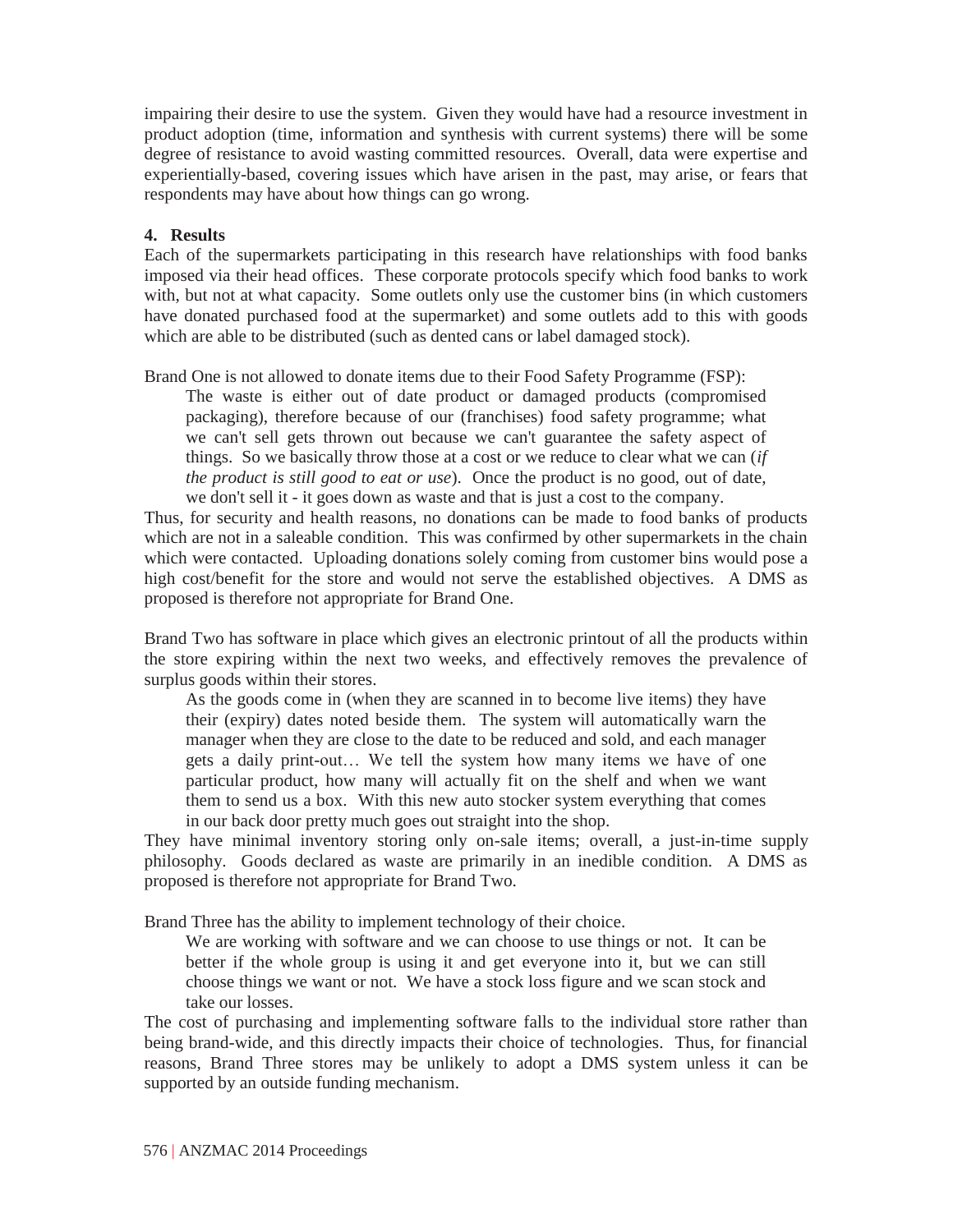Brands Three and Four rely solely on human effort to check, rotate and know their stock.

There are dates on the product and it is up to the managers to rotate the products and make sure they aren't carrying any old stock... The clever ones manage it well and they know what is on the shelf when they go away at night.

Staffing competence therefore has the ability to impact the amount of surplus goods within these stores. While a DMS may be suitable for Brands Three and Four, estimates of the size of the target market (of New Zealand supermarkets) has been substantially reduced by this finding.

#### **5. Conclusions**

This paper communicates the first step of research backing a social entrepreneurial effort to ameliorate food insecurity, with the applicability of social marketing to this effort being described. Although it was initially thought that involving target markets in the new product design effort would increase the chance of product adoption, it was equally important that the barriers to product adoption be identified as this reset the expectations for who the target market should be.

Before social entrepreneurs can understand how to direct change to improve the social good, they need to recognize the ideas, attitudes, practices, and behaviors of the relevant actors as they are. In Christchurch, the problem of food insecurity exists, as does a potential aid to mitigating the problem, if ways to encourage the adoption of a Donations Management System can be found. What has been learned through the first part of this study is that the two groups initially envisioned as being the targeted adopters of this change, supermarkets and food banks, needs to be revised. Whether from operating standards, constraints posed by existing technology, the lack of willingness/ability to incur a private cost for a social good, the small size of the target market, or mere bad timing ("The amount of stock we have now *that is able to be salvaged is very minimal compared to years ago. Maybe years ago it would have been good to have something when our backroom door was overflowing with damaged stuff*"), innovation in changing the process of food bank donations is thought to be unlikely to occur unless there is flexibility in how the target market is defined. The reoccurring theme coming from those interviewed was that "what they are doing now works really well" wherein surplus goods are salvaged if possible, and anything else is either given to a pig breeder (who collects waste food), thrown out or added to the food bank bins at the store (in which food bank volunteers do the collection). In social marketing terms, these existing behaviors represent competition that are deemed to be too strong for a social entrepreneurial effort to overcome.

This first level of exploration (to assess the potential of a DMS network between supermarkets and food banks) did lead to additional opportunities being identified, just not between these particular targets. Rather, by highlighting paths that do not appear to be feasible, direction is given as to the importance of investigating alternatives, as identified in subsequent interviews with food bank managers. Recognizing that food banks can also be envisioned as organizations that are, at times, in the position to donate their own surplus goods to other food banks gave the guidance needed about who to consult in the next round of product design. As long as the social need is still present, investigating possible systems in which the DMS software could ameliorate the problem of food insecurity is still worthwhile.

#### **6. Limitations:**

The study is limited by its narrow geographic sampling reach. The concerns that supermarket representatives in the South Island of New Zealand might be markedly different from those in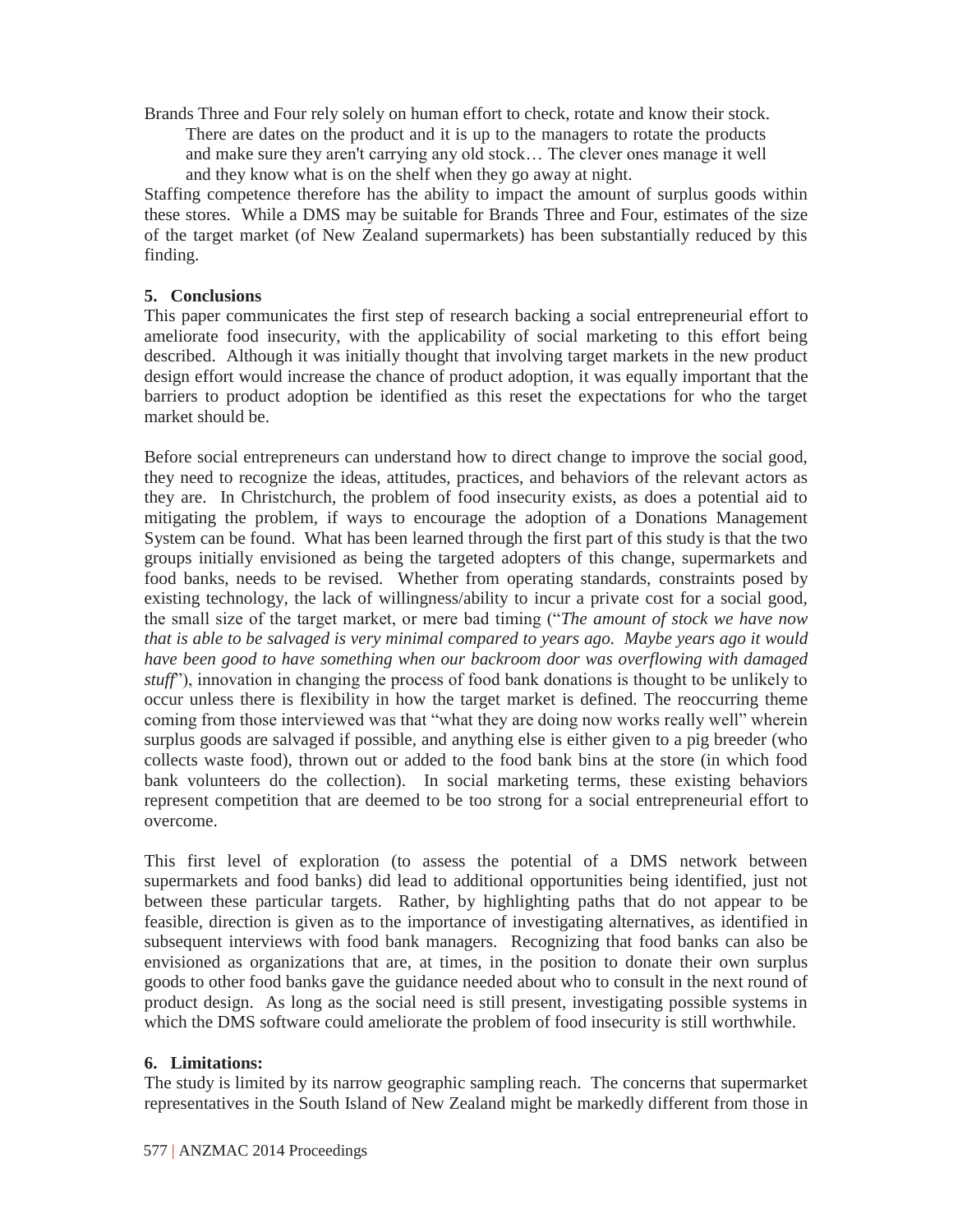the North Island or any other location. While the major supermarket chains were represented, there was no attempt to involved owners of independent food retailers who may have unique concerns or who might present unique opportunities to adopt different donations-related behaviors.

#### **7. References:**

- Alexander, C., & Smaje, C. (2008). Surplus retail food redistribution: An analysis of a third sector model. *Resources, Conservation and Recycling*, 52, 1290-1298.
- Allen, P. (1999). Reweaving the food security safety net: Mediating entitlement and entrepreneurship. *Agriculture and Human Values*, 16(2), 117-129.
- Anderson, M. D., & Cook, J. T. (1999). Community food security: Practice in need of theory. *Agriculture and Human Values*, 16(2), 141-151.
- Andreasen, A. R. (1994). Social Marketing: Its Definition and Domain. *Journal of Public Policy & Marketing*, 13(1), pp. 108-114
- Andreasen, A. R. (2002). Marketing social marketing in the social change marketplace. *Journal of Public Policy & Marketing,* 21(1), 3-13.
- Cukier, W., Trenholm, S., Carl, D., & Gekas, G. (2011). Social entrepreneurship: A content analysis. *Journal of Strategic Innovation and Sustainability,* 7(1), 99-119.
- Dees, G. (1998). The meaning of social entrepreneurship. Retrieved July 23, 2012 http://www.fuqua.duke.edu/centers/case/documents/dees\_SE.pdf.
- Dixon, J. (1999). A cultural economy model for studying food systems. *Agriculture and Human Values*, 16, 151-160.
- Drucker, P. (1985). Innovation and entrepreneurship: practice and principles. New York: Harper & Row.
- Gera, N. (2004). Food security under structural adjustment in Pakistan. *Asian Survey*, 44(3), 353-368.
- Gilmore, A.; Carson, D. (1999). Entrepreneurial marketing by networking. *New England Journal of Entrepreneurship* 2(2) 31-38.
- Hou, Y., Almutairi, M., Yakubu, M. N., & Grout, R. (2011). *Team Kai* Lincoln: Lincoln University.
- Kraus, S.; Filser, M.; O'Dwyer, M.; Shaw, E. (Mar 2014). Social Entrepreneurship: An exploratory citation analysis. *Review of Managerial Science* 8(2), 275-292.
- McPherson, K. (2006). Food insecurity and the food bank industry: Political, individual and environmental factors contributing to food bank use in Christchurch. University of Canterbury, Christchurch. Retrieved from http://www.geohealth.canterbury.ac.nz/ news/Food bank literature review.pdf
- Riches, G. (1999). Advancing the human right to food in Canada: Social policy and the politics of hunger, welfare and food security. *Agriculture and Human Values*, 16(2), 203-211.
- Riches, G. (2002). Food banks and food security: Welfare reform, human rights and social policy, lessons from Canada. *Social Policy and Administration*, 36(6), 648-663.
- Shaw, Eleanor. (2004) Marketing in the social enterprise context: is it entrepreneurial? *Qualitative Market Research* 7.3: 194-205.
- Smith, J. A., Flowers, P., & Larkin, M. (2009). *Interpretative Phenomenological Analysis: Theory, Method and Research*. London, England: Sage Publications Ltd.
- Tarasuk, V., & Eakin, J. M. (2005). Food assistance through "surplus" food: Insights from an ethnographic study of food bank work. *Agriculture and Human Values*, 22, 177-186.
- Weerawardena J.; Mort G.S. (2006) Investigating social entrepreneurship: A multidimensional model. *Journal of World Business*, 41. 21-35.